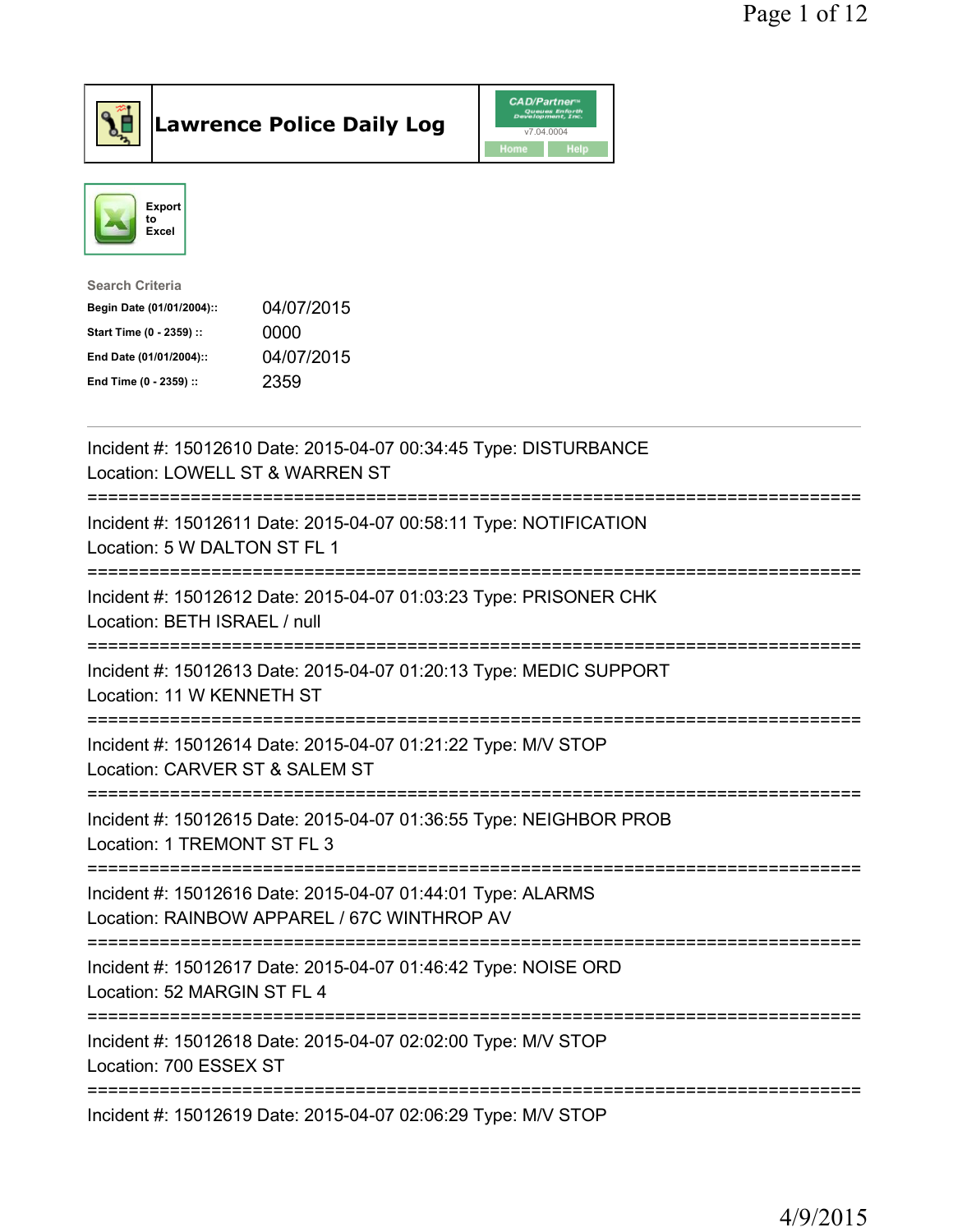| Location: S UNION ST & WINTHROP AV                                                                                                       |
|------------------------------------------------------------------------------------------------------------------------------------------|
| Incident #: 15012620 Date: 2015-04-07 02:18:27 Type: M/V STOP<br>Location: 67 WINTHROP AV<br>======================================      |
| Incident #: 15012621 Date: 2015-04-07 02:20:55 Type: NOISE ORD<br>Location: 52 MARGIN ST FL 4                                            |
| Incident #: 15012622 Date: 2015-04-07 02:30:33 Type: M/V STOP<br>Location: BROADWAY & HAVERHILL ST<br>===========================        |
| Incident #: 15012623 Date: 2015-04-07 02:32:54 Type: M/V STOP<br>Location: HAMPSHIRE ST & MYRTLE ST<br>================================= |
| Incident #: 15012624 Date: 2015-04-07 02:36:47 Type: M/V STOP<br>Location: LAWRENCE & STREARNS<br>============================           |
| Incident #: 15012625 Date: 2015-04-07 02:41:06 Type: M/V STOP<br>Location: S BROADWAY & SALEM ST<br>===========================          |
| Incident #: 15012626 Date: 2015-04-07 02:54:36 Type: NEIGHBOR PROB<br>Location: 1 TREMONT ST FL 2                                        |
| Incident #: 15012627 Date: 2015-04-07 03:24:22 Type: CONFIS PROP<br>Location: CUMBERLAND FARMS / 320 S BROADWAY                          |
| Incident #: 15012628 Date: 2015-04-07 04:06:55 Type: UNKNOWN PROB<br>Location: HAVERHILL ST & UNION ST                                   |
| Incident #: 15012629 Date: 2015-04-07 04:33:30 Type: M/V STOP<br>Location: PROSPECT ST & SHERIDAN ST                                     |
| Incident #: 15012630 Date: 2015-04-07 04:34:52 Type: M/V STOP<br>Location: RT 114                                                        |
| ========================<br>Incident #: 15012631 Date: 2015-04-07 04:56:42 Type: CK WELL BEING<br>Location: 75 BERKELEY ST #3            |
| Incident #: 15012632 Date: 2015-04-07 06:04:29 Type: MV/BLOCKING<br>Location: 96 DOYLE ST                                                |
| Incident #: 15012633 Date: 2015-04-07 06:46:46 Type: DRUG OVERDOSE<br>Location: MCDONALDS / 50 BROADWAY                                  |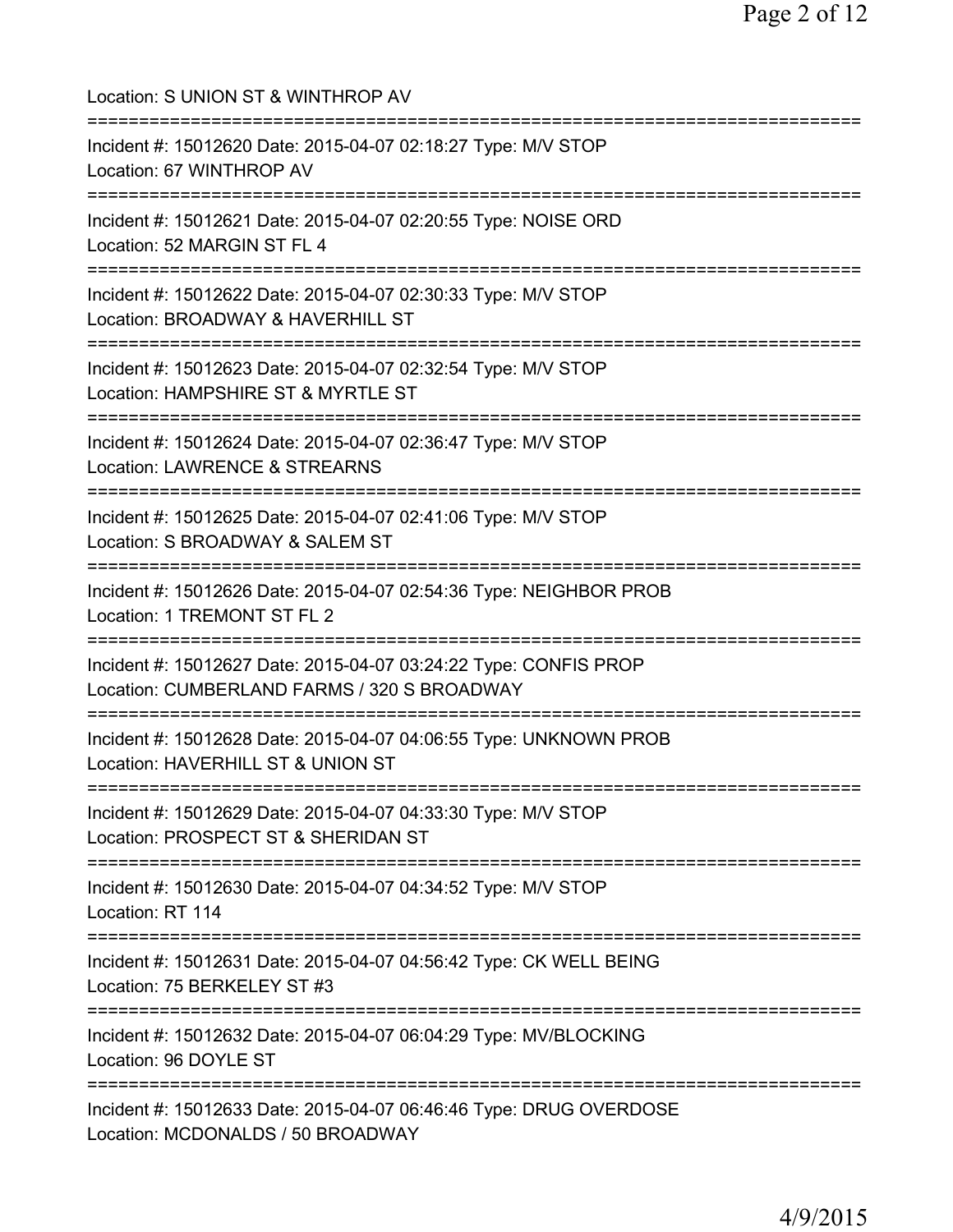| Incident #: 15012634 Date: 2015-04-07 06:51:59 Type: DOMESTIC/PROG<br>Location: 129 FARNHAM ST                                                               |
|--------------------------------------------------------------------------------------------------------------------------------------------------------------|
| Incident #: 15012635 Date: 2015-04-07 07:09:25 Type: SUS PERS/MV<br>Location: 6 AMES ST                                                                      |
| Incident #: 15012636 Date: 2015-04-07 07:17:24 Type: TOW OF M/V<br>Location: 47 CEDAR ST                                                                     |
| Incident #: 15012637 Date: 2015-04-07 07:24:17 Type: PARK & WALK<br>Location: 205 BROADWAY                                                                   |
| Incident #: 15012638 Date: 2015-04-07 07:28:15 Type: SUS PERS/MV<br>Location: LAWRENCE CHARTER SCHOOL / 34 WEST ST<br>;===================================== |
| Incident #: 15012639 Date: 2015-04-07 07:57:07 Type: M/V STOP<br>Location: ANDOVER ST & PARKER ST                                                            |
| Incident #: 15012640 Date: 2015-04-07 08:01:30 Type: M/V STOP<br>Location: CAMBRIDGE ST & WINTHROP AV                                                        |
| Incident #: 15012641 Date: 2015-04-07 08:15:27 Type: M/V STOP<br>Location: CANAL ST & HAMPSHIRE ST                                                           |
| Incident #: 15012642 Date: 2015-04-07 09:13:52 Type: INVESTIGATION<br>Location: 25 ENDICOTT ST                                                               |
| Incident #: 15012643 Date: 2015-04-07 09:15:32 Type: 209A/SERVE<br>Location: 34 SARATOGA ST                                                                  |
| Incident #: 15012644 Date: 2015-04-07 09:15:43 Type: ALARM/BURG<br>Location: CARATE DIAZ / 468 CANAL ST                                                      |
| Incident #: 15012645 Date: 2015-04-07 09:22:22 Type: SUS PERS/MV<br>Location: LAWRENCE MEAT COMPANY / 264 LOWELL ST                                          |
| Incident #: 15012646 Date: 2015-04-07 09:23:08 Type: PARK & WALK<br><b>Location: BROADWAY</b>                                                                |
| Incident #: 15012647 Date: 2015-04-07 09:24:48 Type: INVESTIGATION<br>Location: LOAN USA / 92 BROADWAY                                                       |
|                                                                                                                                                              |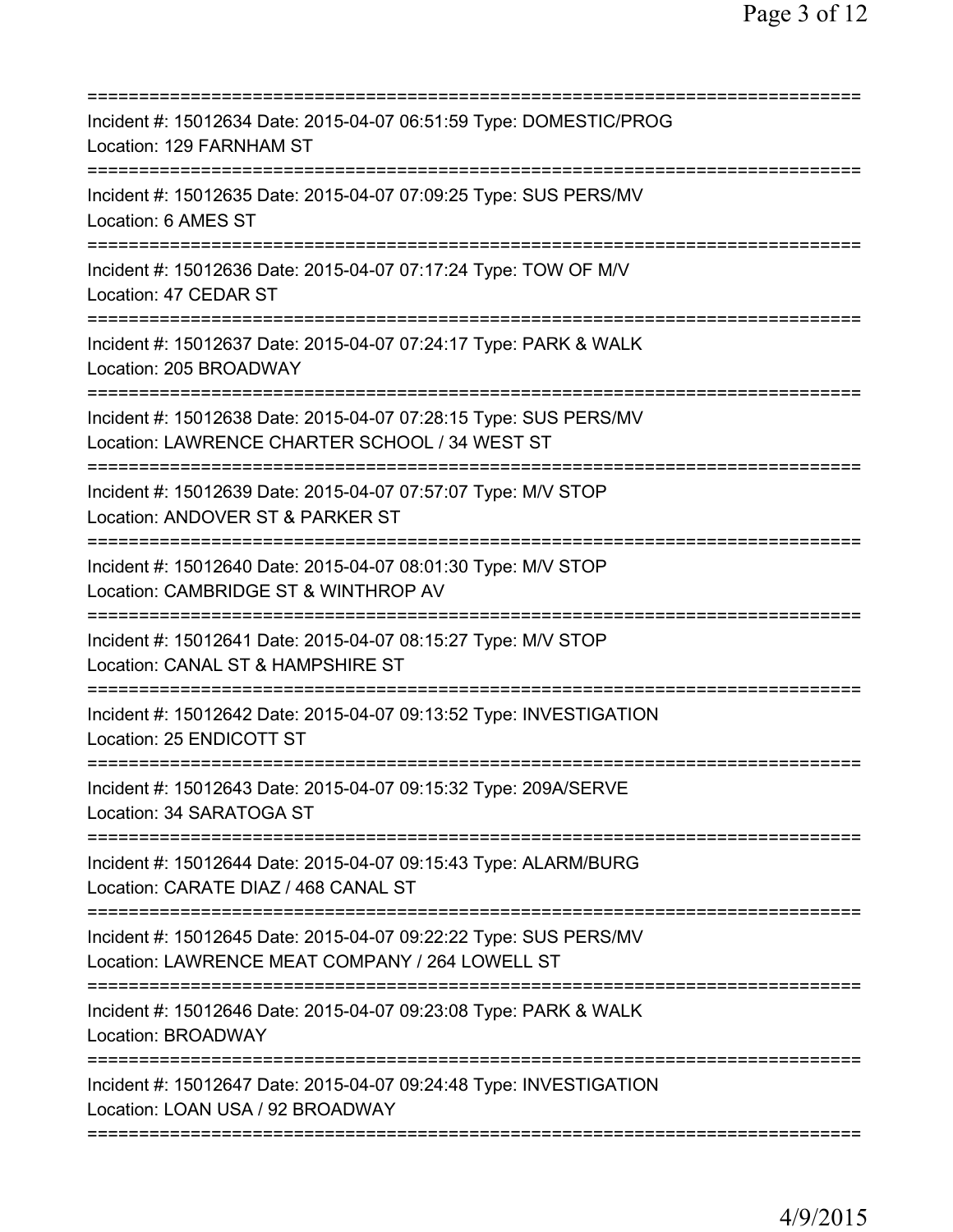| Incident #: 15012648 Date: 2015-04-07 09:37:32 Type: M/V STOP<br>Location: 205 BROADWAY                               |
|-----------------------------------------------------------------------------------------------------------------------|
| Incident #: 15012649 Date: 2015-04-07 09:39:38 Type: B&E/PAST<br>Location: 300 CANAL ST                               |
| Incident #: 15012650 Date: 2015-04-07 09:43:16 Type: MAL DAMAGE<br>Location: 55 JUNIPER ST FL 1                       |
| Incident #: 15012651 Date: 2015-04-07 09:53:00 Type: ALARMS<br>Location: 26 HOLTON ST                                 |
| Incident #: 15012652 Date: 2015-04-07 10:07:06 Type: TRESPASSING<br>Location: 205 BROADWAY                            |
| Incident #: 15012653 Date: 2015-04-07 10:09:48 Type: TEST QED<br>Location: 13 PROSPECT WY                             |
| Incident #: 15012654 Date: 2015-04-07 10:10:19 Type: M/V STOP<br>Location: 255 ESSEX ST                               |
| ------------<br>Incident #: 15012655 Date: 2015-04-07 10:10:52 Type: AUTO ACC/NO PI<br>Location: ALDER ST & SPRUCE ST |
| Incident #: 15012656 Date: 2015-04-07 10:32:46 Type: M/V STOP<br>Location: 9RJ320 / 444 RIVERSIDE DR                  |
| Incident #: 15012657 Date: 2015-04-07 10:40:03 Type: INVESTIGATION<br>Location: 28 SALEM ST                           |
| Incident #: 15012658 Date: 2015-04-07 10:41:46 Type: M/V STOP<br>Location: BROADWAY & METHUEN ST                      |
| Incident #: 15012659 Date: 2015-04-07 10:43:51 Type: 209A/SERVE<br>Location: 279 PARK ST                              |
| Incident #: 15012662 Date: 2015-04-07 10:59:14 Type: TRESPASSING<br>Location: 368 S UNION ST                          |
| Incident #: 15012660 Date: 2015-04-07 11:00:08 Type: SPECIAL CHECK<br>Location: 50 BROADWAY                           |
| Incident #: 15012661 Date: 2015-04-07 11:00:55 Type: INVESTIGATION                                                    |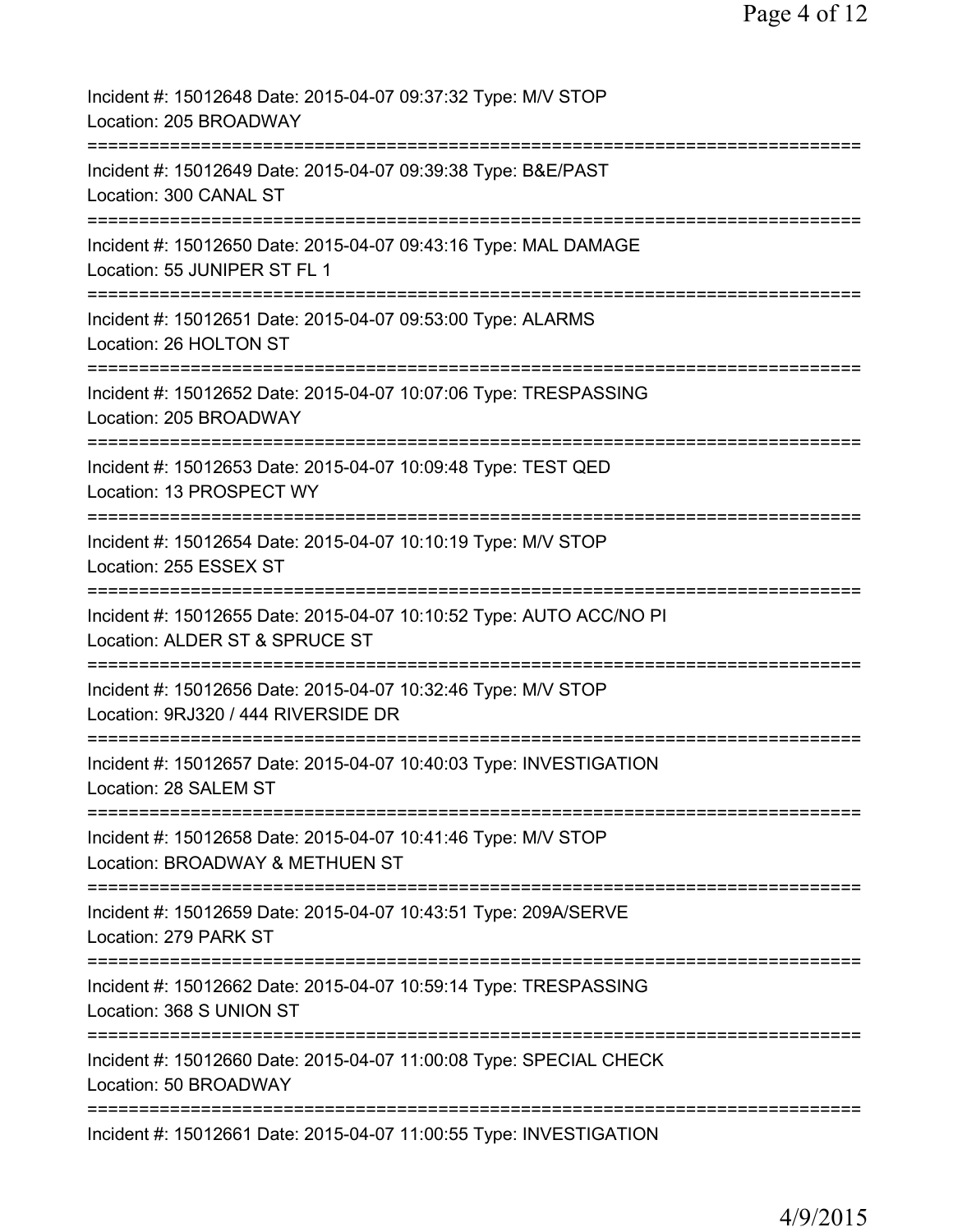| Location: 70 N PARISH RD                                                                                                      |
|-------------------------------------------------------------------------------------------------------------------------------|
| Incident #: 15012663 Date: 2015-04-07 11:03:34 Type: WARRANT SERVE<br>Location: 127 HOWARD ST<br>============================ |
| Incident #: 15012664 Date: 2015-04-07 11:04:44 Type: INVESTIGATION<br>Location: 51 LAWRENCE ST                                |
| Incident #: 15012665 Date: 2015-04-07 11:10:17 Type: PARK & WALK<br>Location: 550 BROADWAY                                    |
| Incident #: 15012666 Date: 2015-04-07 11:16:24 Type: WARRANT SERVE<br>Location: 9 ELM ST                                      |
| Incident #: 15012667 Date: 2015-04-07 11:22:39 Type: DOMESTIC/PAST<br>Location: 70 N PARISH RD                                |
| Incident #: 15012671 Date: 2015-04-07 11:23:23 Type: HIT & RUN M/V<br>Location: COMMON ST & NEWBURY ST                        |
| Incident #: 15012668 Date: 2015-04-07 11:27:22 Type: MEDIC SUPPORT<br>Location: LAWRENCE ST & MAPLE ST                        |
| Incident #: 15012669 Date: 2015-04-07 11:27:47 Type: SUS PERS/MV<br>Location: 348 BROADWAY                                    |
| Incident #: 15012670 Date: 2015-04-07 11:29:03 Type: M/V STOP<br>Location: BRADFORD ST & BROADWAY                             |
| Incident #: 15012672 Date: 2015-04-07 11:35:47 Type: M/V STOP<br>Location: HAVERHILL ST & WEST ST                             |
| Incident #: 15012673 Date: 2015-04-07 11:40:22 Type: WARRANT SERVE<br>Location: 447 ANDOVER ST                                |
| Incident #: 15012674 Date: 2015-04-07 11:45:42 Type: MAN DOWN<br>Location: BROADWAY & TREMONT ST                              |
| Incident #: 15012675 Date: 2015-04-07 11:46:32 Type: DOMESTIC/PROG<br>Location: 133 ESSEX ST FL 2                             |
| Incident #: 15012676 Date: 2015-04-07 11:53:02 Type: ALARM/BURG<br>Location: IGLESIA BATISTA BIBLICA / 3 GREEN ST             |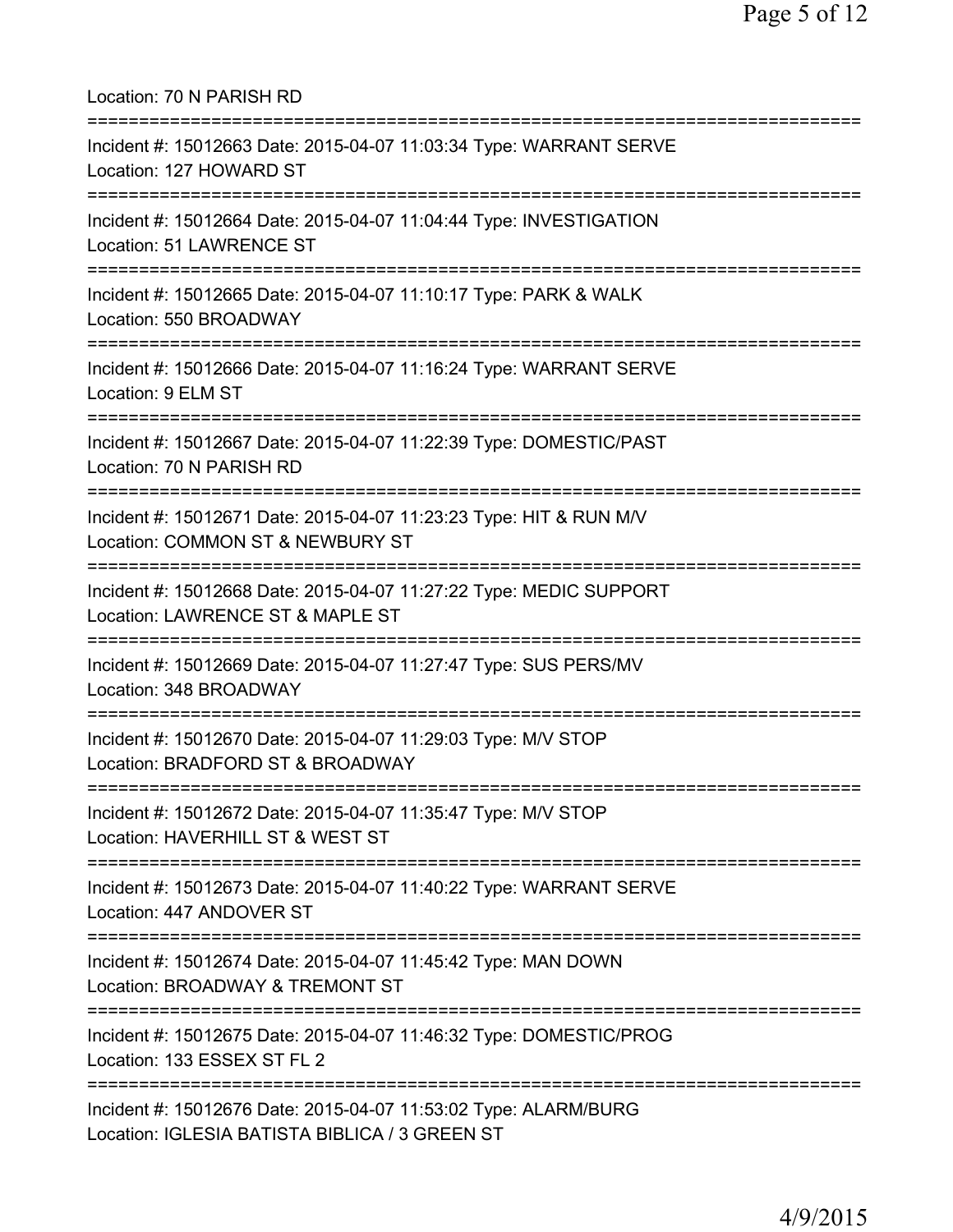| Incident #: 15012677 Date: 2015-04-07 11:58:14 Type: ALARM/BURG<br>Location: 26 HOLTON ST                                       |
|---------------------------------------------------------------------------------------------------------------------------------|
| Incident #: 15012678 Date: 2015-04-07 12:00:26 Type: AUTO ACC/NO PI<br>Location: APPLETON ST & METHUEN ST                       |
| Incident #: 15012679 Date: 2015-04-07 12:01:34 Type: SUICIDE ATTEMPT<br>Location: 5 FARNHAM ST #APT 8<br>====================== |
| Incident #: 15012680 Date: 2015-04-07 12:09:31 Type: A&B PAST<br>Location: 70 N PARISH RD                                       |
| Incident #: 15012681 Date: 2015-04-07 12:13:10 Type: M/V STOP<br>Location: HESS / 500 S UNION ST                                |
| Incident #: 15012682 Date: 2015-04-07 12:21:27 Type: TOW OF M/V<br>Location: 239 FARNHAM ST<br>-------------                    |
| Incident #: 15012684 Date: 2015-04-07 12:21:41 Type: UNWANTEDGUEST<br>Location: ANDOVER ST LAUNDRY / 610 ANDOVER ST             |
| Incident #: 15012683 Date: 2015-04-07 12:22:24 Type: MEDIC SUPPORT<br>Location: 50 BROADWAY                                     |
| Incident #: 15012685 Date: 2015-04-07 12:38:58 Type: MV/BLOCKING<br>Location: 11 BROADWAY AV                                    |
| Incident #: 15012686 Date: 2015-04-07 12:40:39 Type: ALARM/BURG<br>Location: SHOWCASE CINEMA / 141 WINTHROP AV                  |
| Incident #: 15012687 Date: 2015-04-07 12:43:54 Type: M/V STOP<br>Location: CHESTER ST & S BROADWAY                              |
| Incident #: 15012688 Date: 2015-04-07 12:51:28 Type: ALARM/BURG<br>Location: 113 FOSTER ST                                      |
| Incident #: 15012689 Date: 2015-04-07 12:56:41 Type: AUTO ACC/NO PI<br>Location: GENERAL ST & UNION ST                          |
| Incident #: 15012690 Date: 2015-04-07 13:03:33 Type: TRESPASSING<br>Location: 239 FARNHAM ST                                    |
|                                                                                                                                 |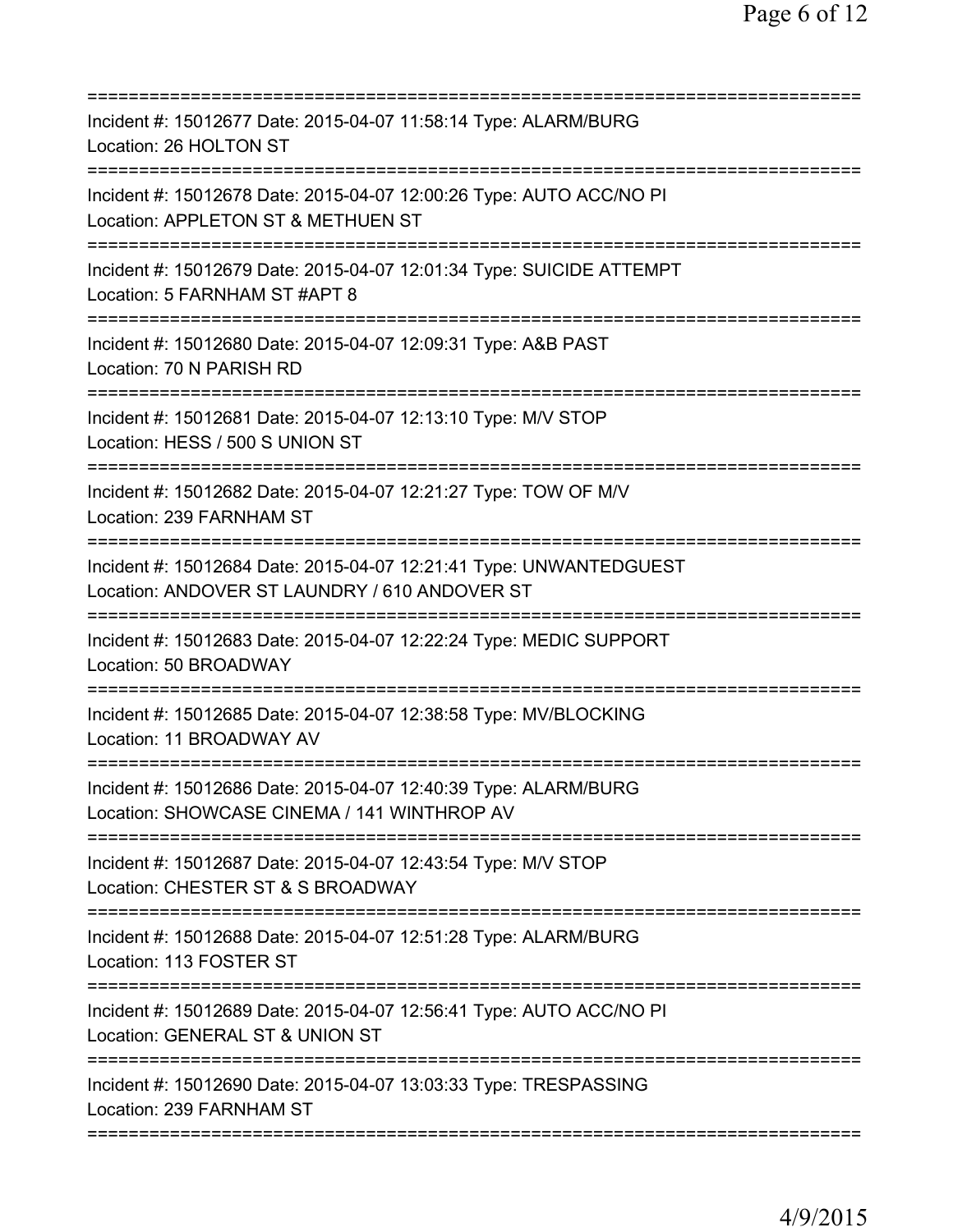| Incident #: 15012691 Date: 2015-04-07 13:07:13 Type: ALARM/BURG<br>Location: 219 FERRY ST                                        |
|----------------------------------------------------------------------------------------------------------------------------------|
| Incident #: 15012692 Date: 2015-04-07 13:07:23 Type: LIC PLATE STO<br>Location: 9 CAMELLA TEOLI WY #B                            |
| Incident #: 15012693 Date: 2015-04-07 13:17:59 Type: M/V STOP<br>Location: BOWDOIN ST & S BROADWAY                               |
| Incident #: 15012694 Date: 2015-04-07 13:29:52 Type: M/V STOP<br>Location: CHESTER ST & S BROADWAY                               |
| Incident #: 15012695 Date: 2015-04-07 13:31:42 Type: FIGHT<br>Location: 244 BAILEY ST                                            |
| Incident #: 15012696 Date: 2015-04-07 13:35:26 Type: B&E/PAST<br>Location: 3 FREEMAN CT                                          |
| Incident #: 15012697 Date: 2015-04-07 13:59:21 Type: ALARM/BURG<br>Location: 26 HOLTON ST<br>:================================== |
| Incident #: 15012698 Date: 2015-04-07 14:09:25 Type: MAN DOWN<br>Location: BROADWAY & HAVERHILL ST                               |
| Incident #: 15012699 Date: 2015-04-07 14:15:44 Type: BUILDING CHK<br>Location: 2 DURHAM ST                                       |
| Incident #: 15012700 Date: 2015-04-07 14:22:38 Type: INVESTIGATION<br>Location: 90 LOWELL ST                                     |
| =========================<br>Incident #: 15012701 Date: 2015-04-07 14:31:34 Type: DRUG VIO<br>Location: BERKELEY ST & JACKSON ST |
| Incident #: 15012702 Date: 2015-04-07 14:34:19 Type: HARASSMENT<br>Location: 18 FRANKLIN ST                                      |
| Incident #: 15012703 Date: 2015-04-07 14:41:57 Type: M/V STOP<br>Location: AMESBURY ST & LOWELL ST                               |
| Incident #: 15012704 Date: 2015-04-07 14:48:04 Type: M/V STOP<br>Location: 165 CRAWFORD ST                                       |
| Incident #: 15012705 Date: 2015-04-07 14:48:29 Type: ALARM/BURG                                                                  |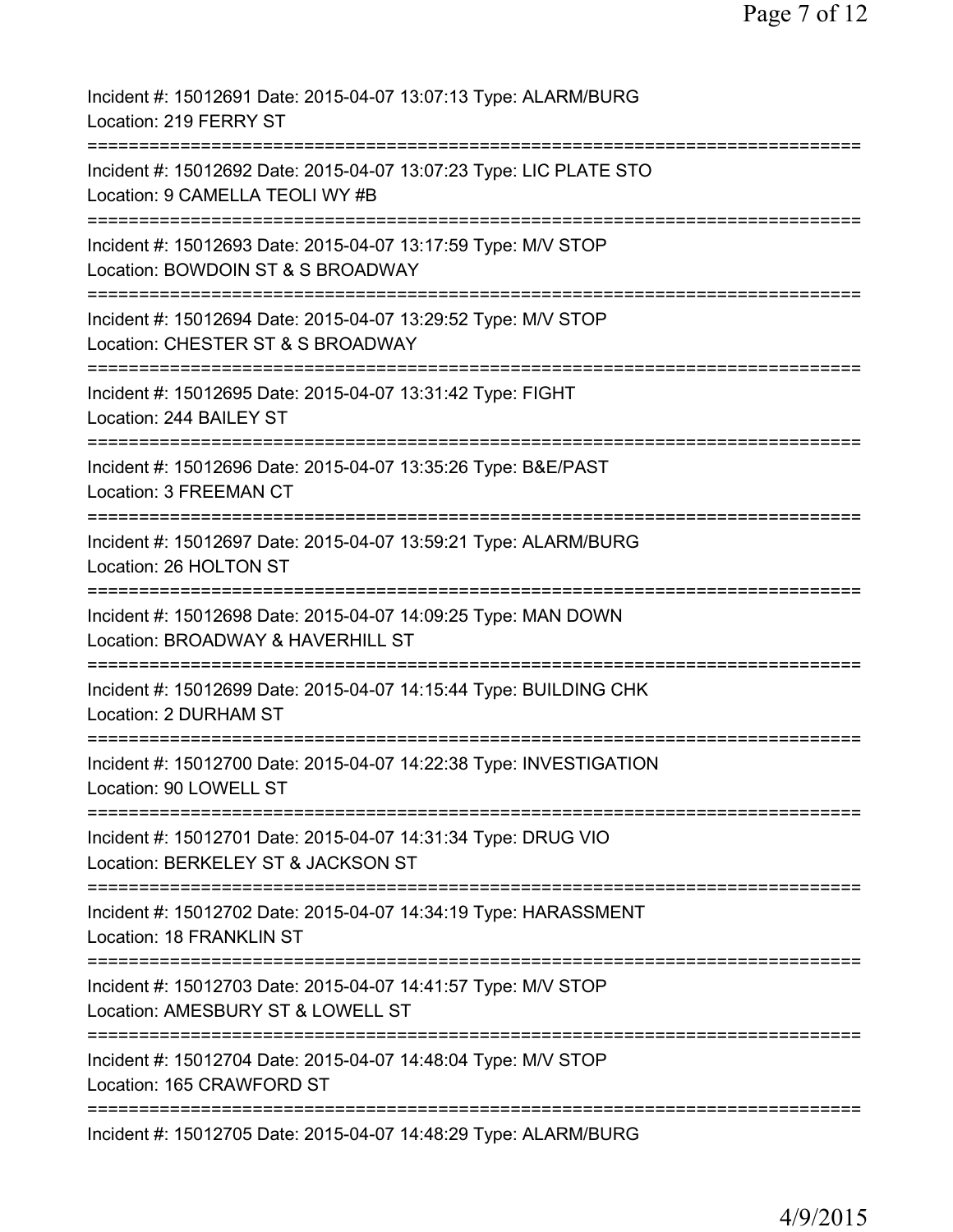| Location: SPANISH ASSEMBLIES OF GOD CH / 14 VINE ST                                                                                          |
|----------------------------------------------------------------------------------------------------------------------------------------------|
| Incident #: 15012706 Date: 2015-04-07 14:56:29 Type: M/V STOP<br>Location: APPLETON ST & METHUEN ST<br>===================================== |
| Incident #: 15012707 Date: 2015-04-07 14:59:43 Type: LIC PLATE STO<br>Location: 64 FLORAL ST<br>================================             |
| Incident #: 15012708 Date: 2015-04-07 15:13:52 Type: GENERAL SERV<br>Location: LENOX ST & LENOX CIR                                          |
| Incident #: 15012709 Date: 2015-04-07 15:21:26 Type: M/V STOP<br>Location: 234 ESSEX ST                                                      |
| Incident #: 15012710 Date: 2015-04-07 15:27:30 Type: LARCENY/PAST<br>Location: 54 NEWBURY ST #6<br>:==============================           |
| Incident #: 15012711 Date: 2015-04-07 15:33:25 Type: M/V STOP<br>Location: EXCHANGE ST & MYRTLE ST<br>==============================         |
| Incident #: 15012712 Date: 2015-04-07 15:41:26 Type: M/V STOP<br>Location: 165 LAWRENCE ST                                                   |
| Incident #: 15012713 Date: 2015-04-07 15:42:30 Type: IDENTITY THEFT<br>Location: 8 CHELMSFORD ST FL 2                                        |
| Incident #: 15012714 Date: 2015-04-07 15:46:14 Type: M/V STOP<br>Location: FRONT ST & S BROADWAY                                             |
| ================================<br>Incident #: 15012715 Date: 2015-04-07 15:49:26 Type: ANIMAL COMPL<br>Location: AMABLE / 304 JACKSON ST   |
| Incident #: 15012716 Date: 2015-04-07 16:01:23 Type: M/V STOP<br>Location: ANDOVER ST & BROOKFIELD ST                                        |
| :=====================<br>Incident #: 15012717 Date: 2015-04-07 16:06:35 Type: M/V STOP<br>Location: 250 HAVERHILL ST                        |
| Incident #: 15012718 Date: 2015-04-07 16:09:05 Type: M/V STOP<br>Location: CHESTER ST & S BROADWAY                                           |
| Incident #: 15012719 Date: 2015-04-07 16:19:13 Type: M/V STOP<br>Location: CROSBY ST & S BROADWAY                                            |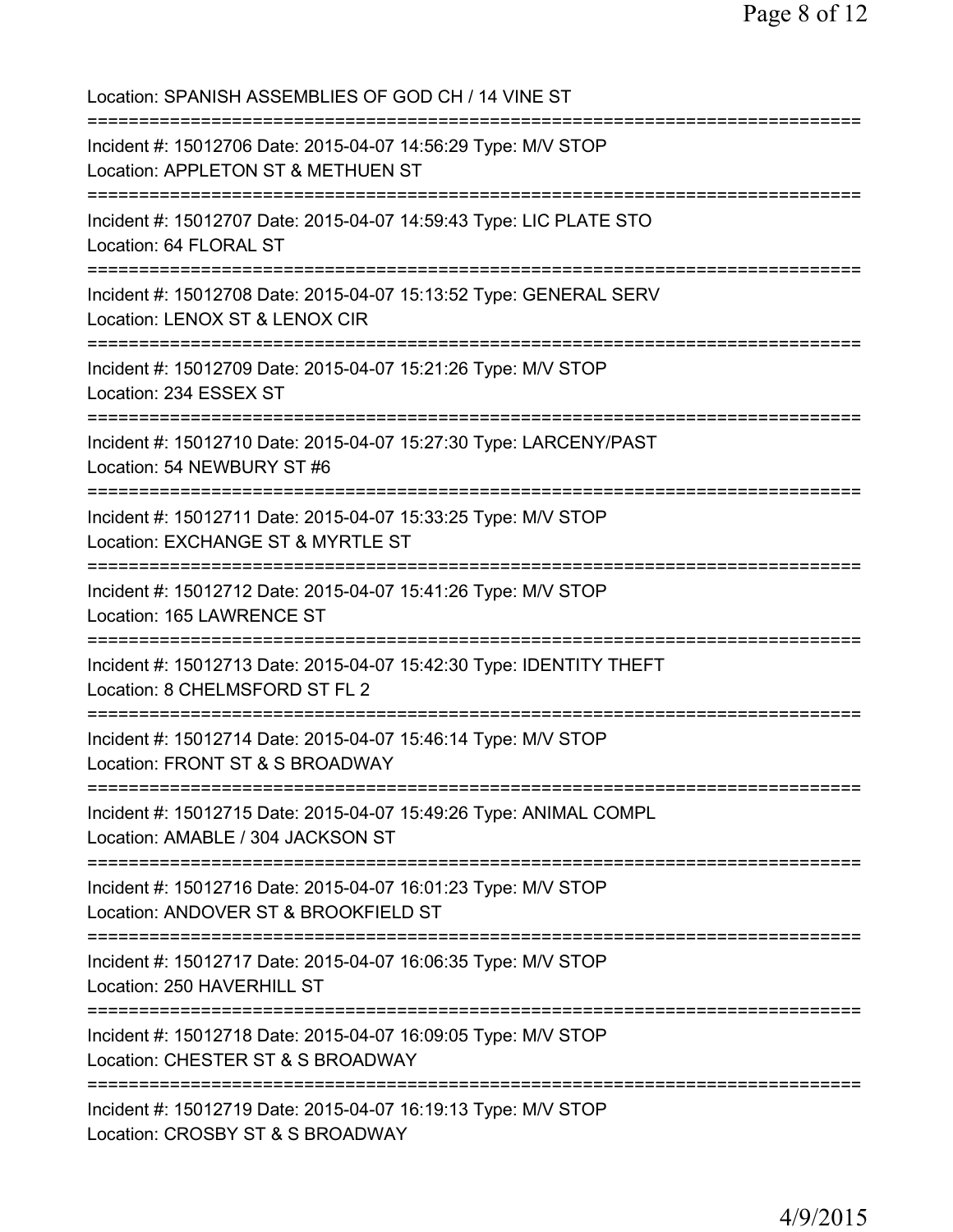| Incident #: 15012720 Date: 2015-04-07 16:23:07 Type: MEDIC SUPPORT<br>Location: 42 WHITE ST #61                                                                |
|----------------------------------------------------------------------------------------------------------------------------------------------------------------|
| Incident #: 15012721 Date: 2015-04-07 16:39:47 Type: B&E/PAST<br>Location: 16 BELLEVUE ST                                                                      |
| Incident #: 15012722 Date: 2015-04-07 17:04:21 Type: RECOV/STOL/MV<br>Location: 67 NEWTON ST                                                                   |
| Incident #: 15012723 Date: 2015-04-07 17:13:30 Type: SUS PERS/MV<br>Location: GUN AND SPORT NORTH INC / 248 BROADWAY<br>====================================== |
| Incident #: 15012724 Date: 2015-04-07 17:31:01 Type: GENERAL SERV<br>Location: MERRIMACK ST & S UNION ST                                                       |
| Incident #: 15012725 Date: 2015-04-07 17:39:58 Type: ALARM/BURG<br>Location: MARQUEIS RESIDENCE / 19 HAMILTON ST                                               |
| Incident #: 15012726 Date: 2015-04-07 17:54:21 Type: M/V STOP<br>Location: METHUEN ST & UNION ST<br>=====================<br>--------                          |
| Incident #: 15012727 Date: 2015-04-07 17:55:00 Type: WIRE DOWN<br>Location: 87 BROADWAY                                                                        |
| Incident #: 15012728 Date: 2015-04-07 17:55:20 Type: M/V STOP<br>Location: BROADWAY & LOWELL ST                                                                |
| Incident #: 15012729 Date: 2015-04-07 17:56:40 Type: M/V STOP<br>Location: 166 PARKER ST                                                                       |
| Incident #: 15012730 Date: 2015-04-07 17:57:22 Type: INVEST CONT<br>Location: 5 SHERMAN ST                                                                     |
| Incident #: 15012731 Date: 2015-04-07 17:58:46 Type: M/V STOP<br>Location: 149 LAWRENCE ST                                                                     |
| Incident #: 15012732 Date: 2015-04-07 18:04:31 Type: M/V STOP<br>Location: COMMON ST & JACKSON ST                                                              |
| Incident #: 15012733 Date: 2015-04-07 18:05:10 Type: M/V STOP<br>Location: 175 HAVERHILL ST                                                                    |
|                                                                                                                                                                |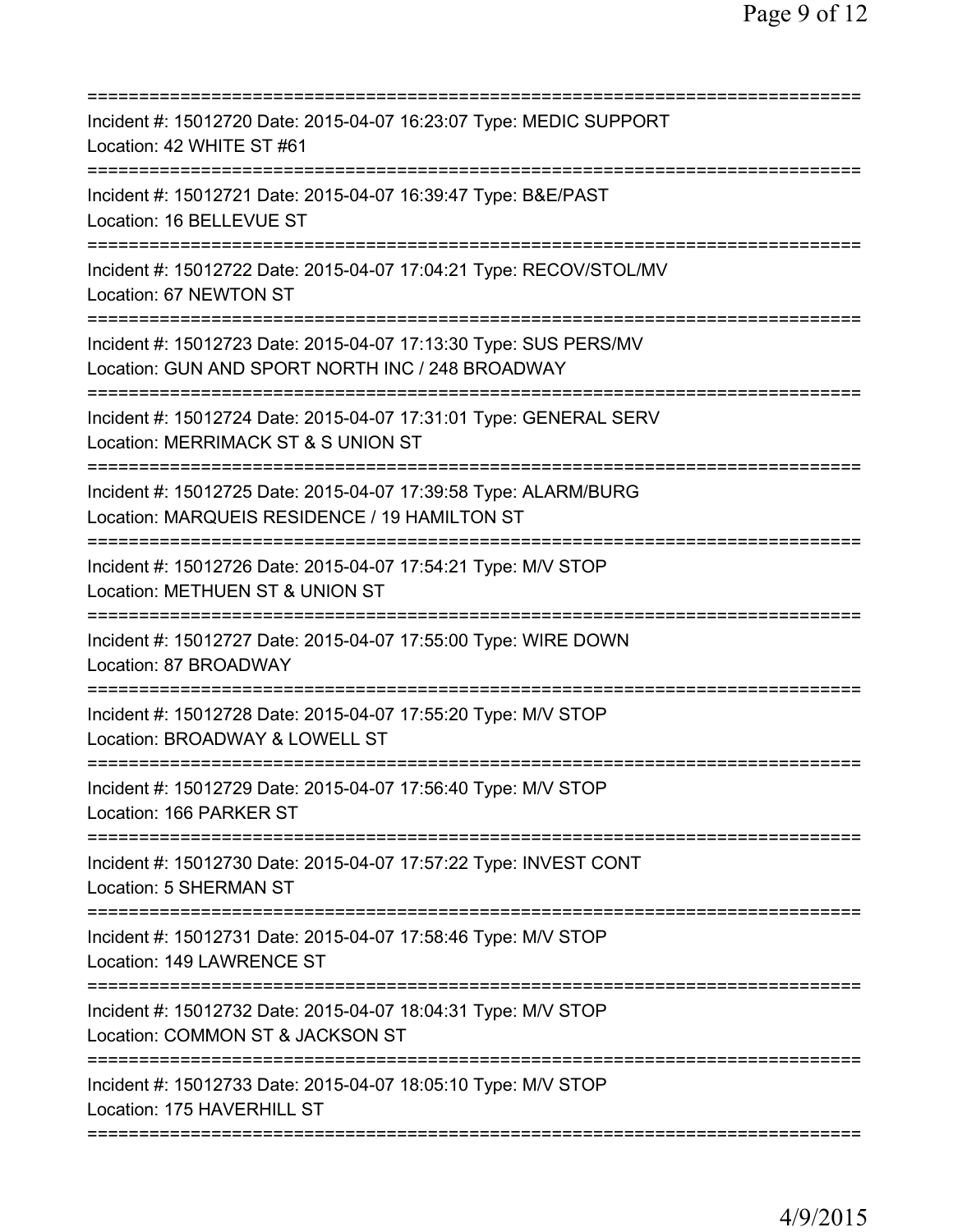| Incident #: 15012734 Date: 2015-04-07 18:12:03 Type: A&B PAST<br>Location: 33 KENDALL ST<br>==================                             |
|--------------------------------------------------------------------------------------------------------------------------------------------|
| Incident #: 15012735 Date: 2015-04-07 18:14:56 Type: ALARM/BURG<br>Location: DYKEMAN WELDING / 85 BLANCHARD ST                             |
| ==================================<br>Incident #: 15012736 Date: 2015-04-07 18:18:30 Type: DISORDERLY<br>Location: BAILEY ST & PHILLIPS ST |
| Incident #: 15012737 Date: 2015-04-07 18:30:06 Type: DOMESTIC/PAST<br>Location: YMCA / 40 LAWRENCE ST                                      |
| Incident #: 15012738 Date: 2015-04-07 18:36:54 Type: NOISE ORD<br>Location: 219 E HAVERHILL ST FL 2                                        |
| =======================<br>Incident #: 15012739 Date: 2015-04-07 18:50:05 Type: DISTURBANCE<br>Location: 3 STATE ST FL 2                   |
| Incident #: 15012740 Date: 2015-04-07 19:01:29 Type: SUICIDE ATTEMPT<br>Location: SUBWAY / 610 ANDOVER ST                                  |
| ==========================<br>Incident #: 15012741 Date: 2015-04-07 19:14:05 Type: M/V STOP<br>Location: 17-19 BIRCH ST                    |
| Incident #: 15012742 Date: 2015-04-07 19:24:36 Type: AMBULANCE ASSSI<br>Location: MERRIMACK ST & PARKER ST                                 |
| ===============================<br>Incident #: 15012743 Date: 2015-04-07 19:36:13 Type: SUS PERS/MV<br>Location: MYRTLE ST & SPRUCE ST     |
| Incident #: 15012744 Date: 2015-04-07 19:39:48 Type: SHOTS FIRED<br>Location: FASTENAL / MARSTON ST                                        |
| Incident #: 15012745 Date: 2015-04-07 19:54:36 Type: UNWANTEDGUEST<br>Location: 66 OSGOOD ST FL 2                                          |
| Incident #: 15012746 Date: 2015-04-07 20:06:58 Type: ALARM/BURG<br>Location: DON KENNETT, INC. / 395 BROADWAY                              |
| Incident #: 15012747 Date: 2015-04-07 20:08:39 Type: LOST PROPERTY<br><b>Location: BROADWAY</b>                                            |
| Incident #: 15012748 Date: 2015-04-07 20:16:42 Type: DISORDERLY                                                                            |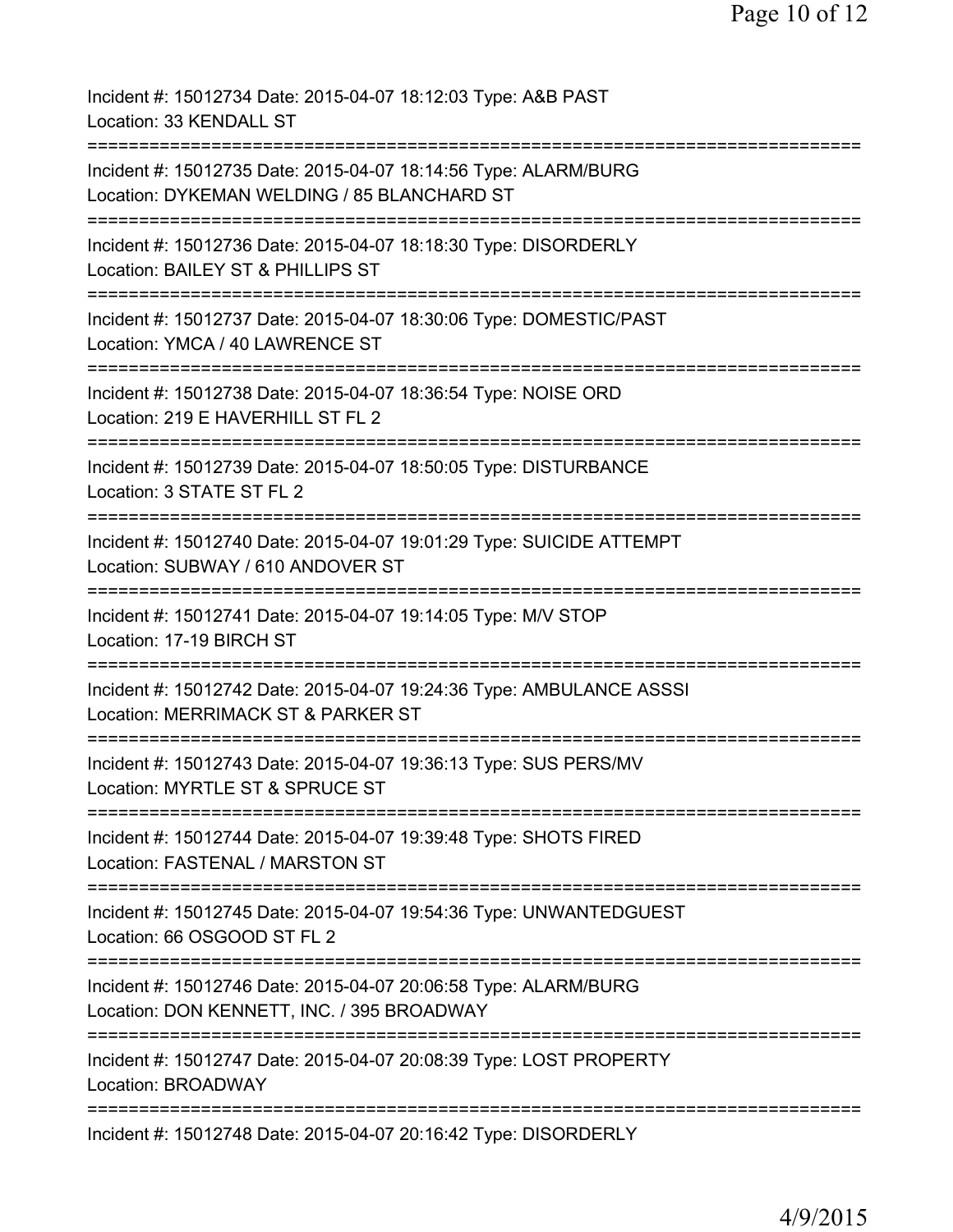| Location: 35 CHICKERING ST                                                                                                          |
|-------------------------------------------------------------------------------------------------------------------------------------|
| Incident #: 15012749 Date: 2015-04-07 20:19:44 Type: THREATS<br>Location: 11 W KENNETH ST                                           |
| Incident #: 15012750 Date: 2015-04-07 20:33:52 Type: CK WELL BEING<br>Location: 50 ISLAND ST #417<br>============================== |
| Incident #: 15012751 Date: 2015-04-07 21:05:12 Type: HARASSMENT<br>Location: 18 FRANKLIN ST<br>------------------------------       |
| Incident #: 15012752 Date: 2015-04-07 21:11:42 Type: A&B D/W PAST<br>Location: 5 CROSS ST                                           |
| Incident #: 15012753 Date: 2015-04-07 21:12:58 Type: SEX OFF. PAST<br>Location: 12 E HAVERHILL ST                                   |
| Incident #: 15012754 Date: 2015-04-07 21:22:25 Type: SUS PERS/MV<br>Location: CROWN FRIED CHICKEN / 205 BROADWAY                    |
| Incident #: 15012755 Date: 2015-04-07 21:31:04 Type: M/V STOP<br>Location: MARKET ST & PARKER ST                                    |
| Incident #: 15012756 Date: 2015-04-07 21:34:45 Type: M/V STOP<br>Location: ALLSTON ST & PLEASANT TER                                |
| Incident #: 15012757 Date: 2015-04-07 21:35:24 Type: M/V STOP<br>Location: BRADFORD ST & BROADWAY                                   |
| Incident #: 15012758 Date: 2015-04-07 21:54:35 Type: M/V STOP<br>Location: ALLSTON ST & HOWARD ST                                   |
| Incident #: 15012759 Date: 2015-04-07 21:57:18 Type: INVESTIGATION<br>Location: 151 LAWRENCE ST                                     |
| Incident #: 15012760 Date: 2015-04-07 21:59:14 Type: M/V STOP<br>Location: ALLSTON ST & WOODLAND ST                                 |
| Incident #: 15012761 Date: 2015-04-07 22:00:19 Type: M/V STOP<br>Location: EXCHANGE ST & PARK ST                                    |
| Incident #: 15012762 Date: 2015-04-07 22:07:21 Type: NOTIFICATION<br>Location: 6 BOXFORD ST                                         |